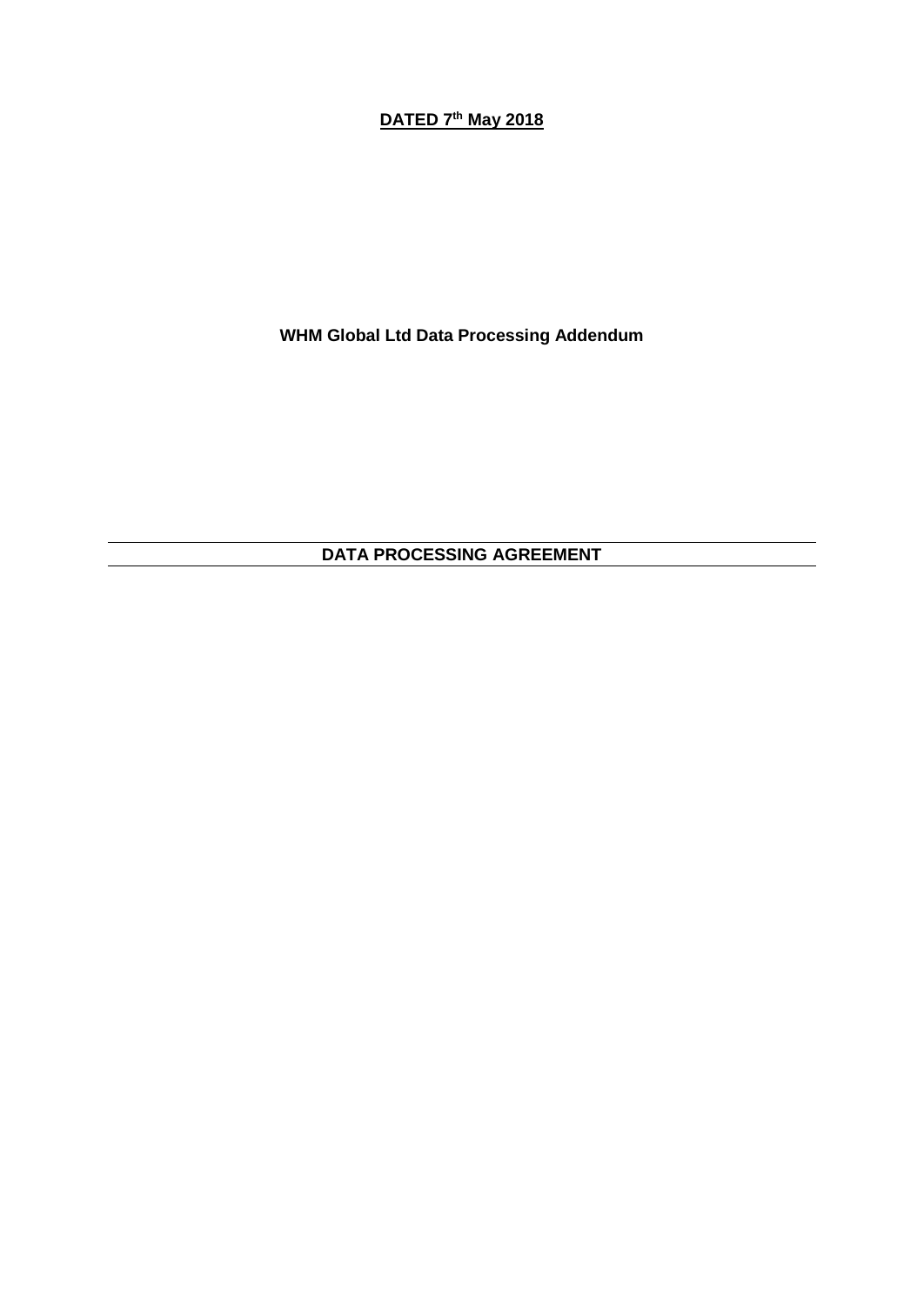# **THIS DATA PROCESSING ADDENDUM IS BETWEEN:**

(1) WHM Global Ltd a company registered in England under number 07063644 whose registered office is at 4 Aston Avenue, Harrow, Middlesex, HA3 0DB, England ("Data Processor") who has entered into an agreement with the customer signing below to provide one or multiple services as listed below in Schedule 1.

## **WHEREAS:**

- (1) Under a written agreement between the Data Controller and the Data Processor dated  $7<sup>th</sup>$  May 2018 ("the Service Agreement") the Data Processor provides to the Data Controller the Services described in Schedule 1.
- (2) The provision of the Services by the Data Processor involves it in processing the Personal Data described in Schedule 2 on behalf of the Data Controller.
- (3) Under EU Regulation 2016/679 General Data Protection Regulation ("the GDPR") (Article 28, paragraph 3), the Data Controller is required to put in place an agreement in writing between the Data Controller and any organisation which processes personal data on its behalf governing the processing of that data.
- (4) The Parties have agreed to enter into this Agreement to ensure compliance with the said provisions of the GDPR in relation to all processing of the Personal Data by the Data Processor for the Data Controller.
- (5) The terms of this Agreement are to apply to all processing of Personal Data carried out for the Data Controller by the Data Processor and to all Personal Data held by the Data Processor in relation to all such processing.

## **IT IS AGREED** as follows:

#### 1. **Definitions and Interpretation**

1.1 In this Agreement, unless the context otherwise requires, the following expressions have the following meanings:

| "Data Controller", "Data<br>Processor",<br>"processing", and "data"<br>subject" | shall have the meanings given to the terms "controller",<br>"processor", "processing", and "data subject"<br>respectively in Article 4 of the GDPR;                                             |
|---------------------------------------------------------------------------------|-------------------------------------------------------------------------------------------------------------------------------------------------------------------------------------------------|
| "ICO"                                                                           | means the UK's supervisory authority, the Information<br>Commissioner's Office;                                                                                                                 |
| "Personal Data"                                                                 | means all such "personal data", as defined in Article 4<br>of the GDPR, as is, or is to be, processed by the Data<br>Processor on behalf of the Data Controller, as<br>described in Schedule 2; |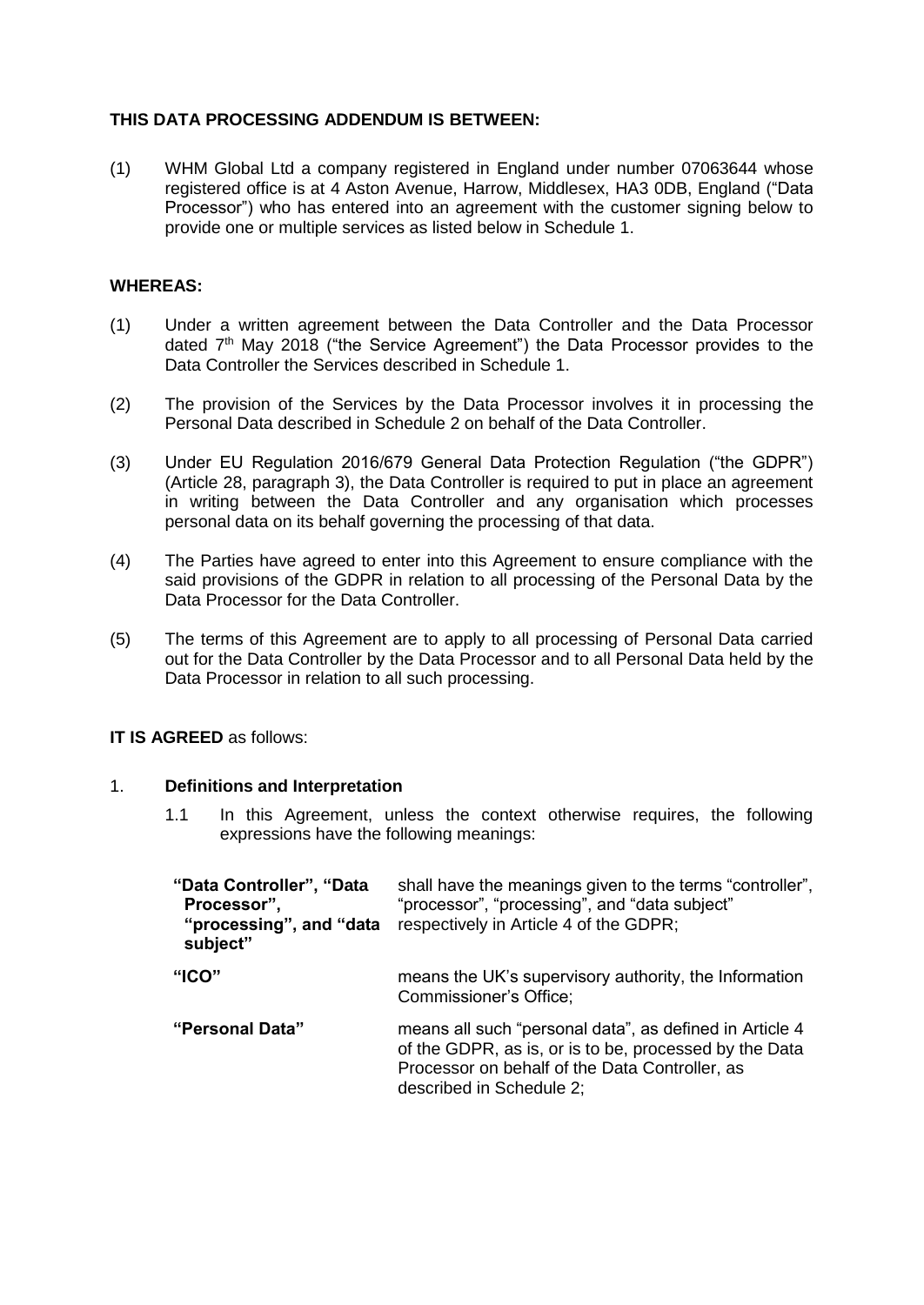| "Services"                    | means those services described in Schedule 1 which<br>are provided by the Data Processor to the Data<br>Controller and which the Data Controller uses for the<br>purposes described in Schedule 1; |
|-------------------------------|----------------------------------------------------------------------------------------------------------------------------------------------------------------------------------------------------|
| "Sub-Processor"               | means a sub-processor appointed by the Data<br>Processor to process the Personal Data; and                                                                                                         |
| "Sub-Processing<br>Agreement" | means an agreement between the Data Processor and<br>a Sub-Processor governing the Personal Data<br>processing carried out by the Sub-Processor, as<br>described in Clause 10.                     |

- 1.2 Unless the context otherwise requires, each reference in this Agreement to:
	- 1.2.1 "writing", and any cognate expression, includes a reference to any communication effected by electronic or facsimile transmission or similar means;
	- 1.2.2 a statute or a provision of a statute is a reference to that statute or provision as amended or re-enacted at the relevant time;
	- 1.2.3 "this Agreement" is a reference to this Agreement and each of the Schedules as amended or supplemented at the relevant time;
	- 1.2.4 a Schedule is a schedule to this Agreement; and
	- 1.2.5 a Clause or paragraph is a reference to a Clause of this Agreement (other than the Schedules) or a paragraph of the relevant Schedule.
	- 1.2.6 a "Party" or the "Parties" refer to the parties to this Agreement.
- 1.3 The headings used in this Agreement are for convenience only and shall have no effect upon the interpretation of this Agreement.
- 1.4 Words imparting the singular number shall include the plural and vice versa.
- 1.5 References to any gender shall include all other genders.
- 1.6 References to persons shall include corporations.

#### 2. **Scope and Application of this Agreement**

- 2.1 The provisions of this Agreement shall apply to the processing of the Personal Data described in Schedule 2, carried out for the Data Controller by the Data Processor, and to all Personal Data held by the Data Processor in relation to all such processing whether such Personal Data is held at the date of this Agreement or received afterwards.
- 2.2 The provisions of this Agreement supersede any other arrangement, understanding, or agreement including, but not limited to, the Service Agreement made between the Parties at any time relating to the Personal Data.
- 2.3 This Agreement shall continue in full force and effect for so long as the Data Processor is processing Personal Data on behalf of the Data Controller, and thereafter as provided in Clause 9.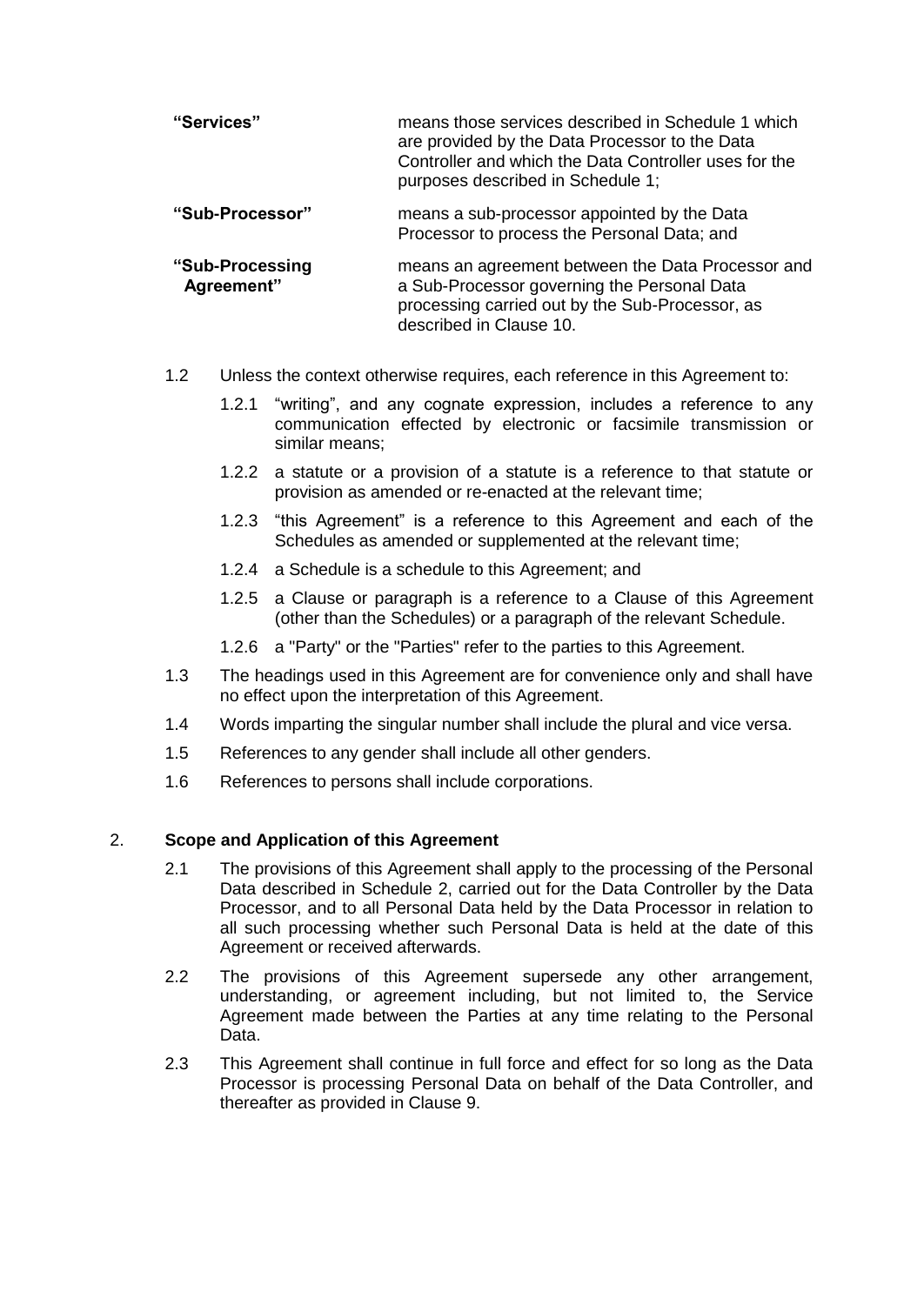## 3. **Provision of the Services and Processing Personal Data**

The Data Processor is only to carry out the Services, and only to process the Personal Data received from the Data Controller:

- 3.1 for the purposes of those Services and not for any other purpose;
- 3.2 to the extent and in such a manner as is necessary for those purposes; and
- 3.3 strictly in accordance with the express written authorisation and instructions of the Data Controller (which may be specific instructions or instructions of a general nature or as otherwise notified by the Data Controller to the Data Processor).

#### 4. **Data Protection Compliance**

- 4.1 All instructions given by the Data Controller to the Data Processor shall be made in writing and shall at all times be in compliance with the GDPR and other applicable laws. The Data Processor shall act only on such written instructions from the Data Controller unless the Data Processor is required by law to do otherwise (as per Article 29 of the GDPR).
- 4.2 The Data Processor shall promptly comply with any request from the Data Controller requiring the Data Processor to amend, transfer, delete, or otherwise dispose of the Personal Data.
- 4.3 The Data Processor shall transfer all Personal Data to the Data Controller on the Data Controller's request in the formats, at the times, and in compliance with the Data Controller's written instructions.
- 4.4 Both Parties shall comply at all times with the GDPR and other applicable laws and shall not perform their obligations under this Agreement or any other agreement or arrangement between themselves in such way as to cause either Party to breach any of its applicable obligations under the GDPR.
- 4.5 The Data Controller hereby warrants, represents, and undertakes that the Personal Data shall comply with the GDPR in all respects including, but not limited to, its collection, holding, and processing.
- 4.6 The Data Processor agrees to comply with any reasonable measures required by the Data Controller to ensure that its obligations under this Agreement are satisfactorily performed in accordance with any and all applicable legislation from time to time in force (including, but not limited to, the GDPR) and any best practice guidance issued by the ICO.
- 4.7 The Data Processor shall provide all reasonable assistance **[**(at the Data Controller's cost)**]** to the Data Controller in complying with its obligations under the GDPR with respect to the security of processing, the notification of personal data breaches, the conduct of data protection impact assessments, and in dealings with the ICO.
- 4.8 When processing the Personal Data on behalf of the Data Controller, the Data Processor shall:
	- 4.8.1 process the Personal Data only to the extent, and in such manner, as is necessary in order to comply with its obligations to the Data Controller or as may be required by law (in which case, the Data Processor shall inform the Data Controller of the legal requirement in question before processing the Personal Data for that purpose unless prohibited from doing so by law);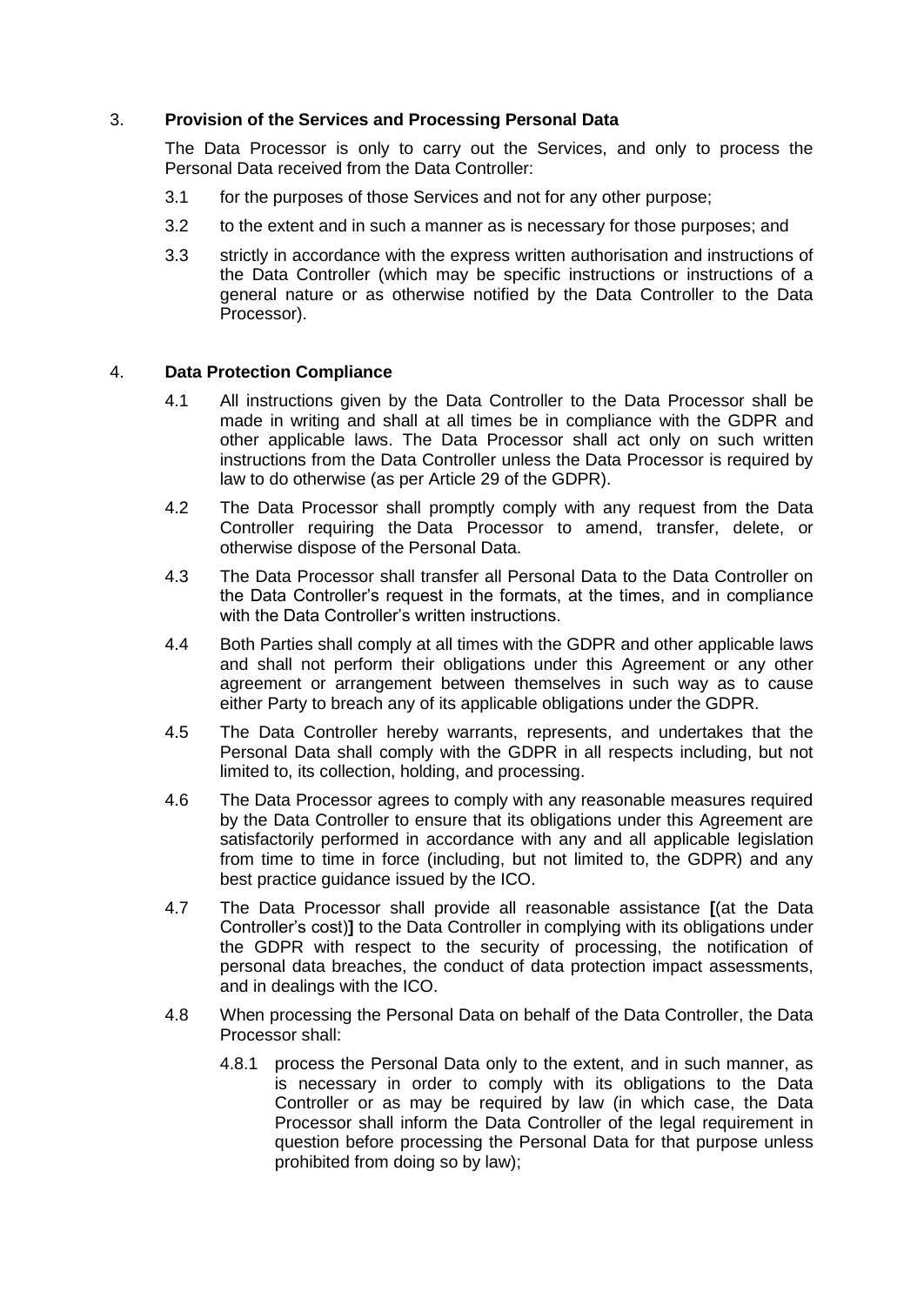- 4.8.2 implement appropriate technical and organisational measures, as described in Schedule 3, and take all steps necessary to protect the Personal Data against unauthorised or unlawful processing, accidental loss, destruction, damage, alteration, or disclosure. The Data Processor shall inform the Data Controller in advance of any changes to such measures;
- 4.8.3 make available to the Data Controller any and all such information as is reasonably required and necessary to demonstrate the Data Processor's compliance with the GDPR;
- 4.8.4 inform the Data Controller immediately if it is asked to do anything that infringes the GDPR or any other applicable data protection legislation.

#### 5. **Data Subject Access, Complaints, and Breaches**

- 5.1 The Data Processor shall, at the Data Controller's cost, assist the Data Controller in complying with its obligations under the GDPR. In particular, the following shall apply to data subject access requests, complaints, and data breaches.
- 5.2 The Data Processor shall notify the Data Controller without undue delay if it receives:
	- 5.2.1 a subject access request from a data subject; or
	- 5.2.2 any other complaint or request relating to the processing of the Personal Data.
- 5.3 The Data Processor shall, at the Data Controller's cost, cooperate fully with the Data Controller and assist as required in relation to any subject access request, complaint, or other request, including by:
	- 5.3.1 providing the Data Controller with full details of the complaint or request;
	- 5.3.2 providing the necessary information and assistance in order to comply with a subject access request;
	- 5.3.3 providing the Data Controller with any Personal Data it holds in relation to a data subject (within the timescales required by the Data Controller); and
	- 5.3.4 providing the Data Controller with any other information requested by the Data Controller.
- 5.4 The Data Processor shall notify the Data Controller immediately if it becomes aware of any form of Personal Data breach, including any unauthorised or unlawful processing, loss of, damage to, or destruction of any of the Personal Data.

#### 6. **Liability and Indemnity**

6.1 The Data Controller shall be liable for, and shall indemnify (and keep indemnified) the Data Processor in respect of any and all action, proceeding, liability, cost, claim, loss, expense (including reasonable legal fees and payments on a solicitor and client basis), or demand suffered or incurred by, awarded against, or agreed to be paid by, the Data arising directly or in connection with: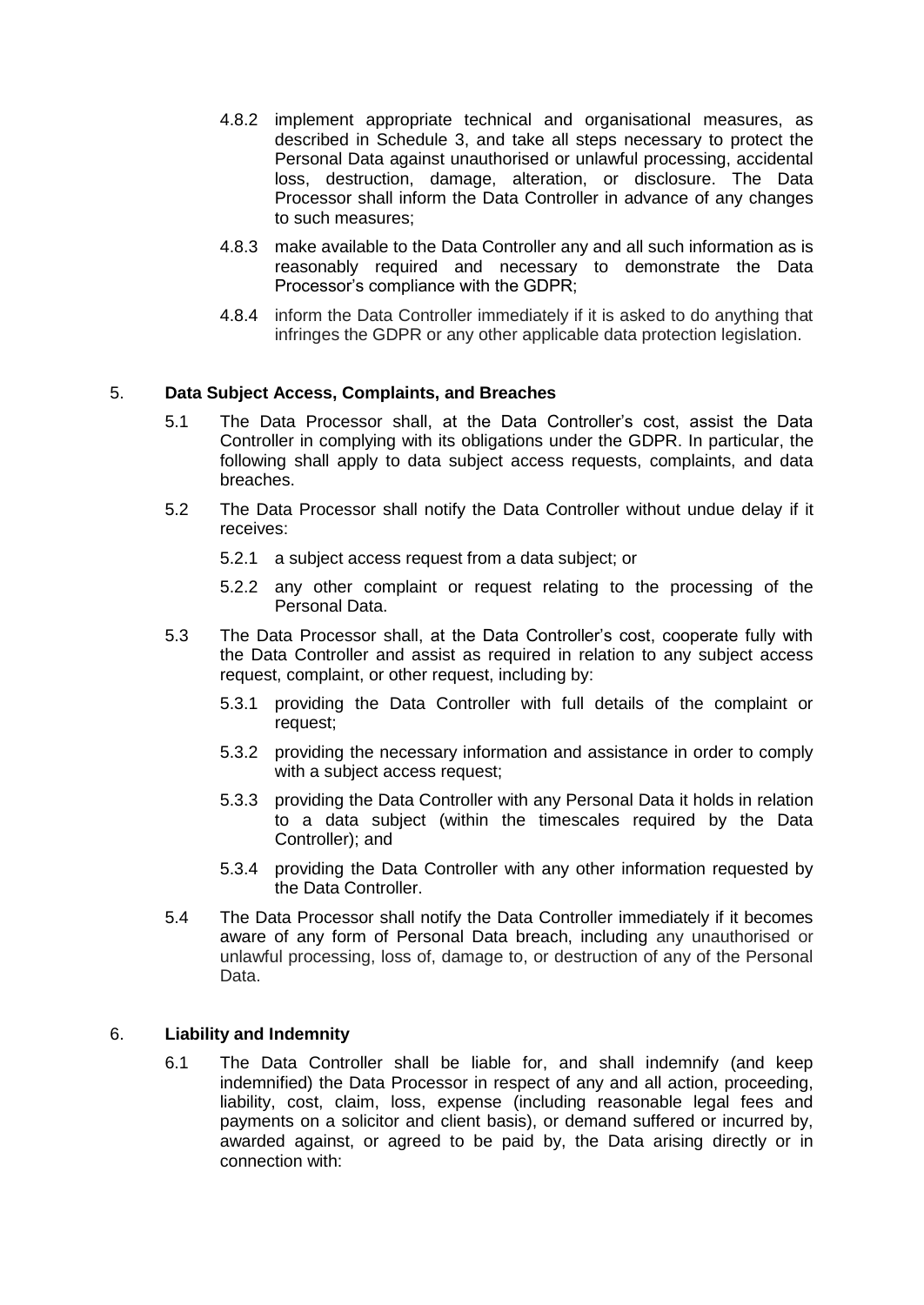- 6.1.1 any non-compliance by the Data Controller with the GDPR or other applicable legislation;
- 6.1.2 any Personal Data processing carried out by the Data Processor **[**or Sub-Processor**]** in accordance with instructions given by the Data Controller that infringe the GDPR or other applicable legislation; or
- 6.1.3 any breach by the Data Controller of its obligations under this Agreement,

except to the extent that the Data Processor is liable under sub-Clause 6.2.

- 6.2 The Data Processor shall be liable for, and shall indemnify (and keep indemnified) the Data Controller in respect of any and all action, proceeding, liability, cost, claim, loss, expense (including reasonable legal fees and payments on a solicitor and client basis), or demand suffered or incurred by, awarded against, or agreed to be paid by, the Data Controller arising directly or in connection with the Data Processor's Personal Data processing activities that are subject to this Agreement:
	- 6.2.1 only to the extent that the same results from the Data Processor's **[**or a Sub-Processor's**]** breach of this Agreement; and
	- 6.2.2 not to the extent that the same is or are contributed to by any breach of this Agreement by the Data Controller.
- 6.3 The Data Controller shall not be entitled to claim back from the Data Processor any sums paid in compensation by the Data Controller in respect of any damage to the extent that the Data Controller is liable to indemnify the Data Processor under sub-Clause 6.1.
- 6.4 Nothing in this Agreement (and in particular, this Clause 6) shall relieve either Party of, or otherwise affect, the liability of either Party to any data subject, or for any other breach of that Party's direct obligations under the GDPR. Furthermore, the Data Processor hereby acknowledges that it shall remain subject to the authority of the ICO and shall co-operate fully therewith, as required, and that failure to comply with its obligations as a data processor under the GDPR may render it subject to the fines, penalties, and compensation requirements set out in the GDPR.

#### 7. **Intellectual Property Rights**

All copyright, database rights, and other intellectual property rights subsisting in the Personal Data (including but not limited to any updates, amendments, or adaptations to the Personal Data made by either the Data Controller or the Data Processor) shall belong to the Data Controller or to any other applicable third party from whom the Data Controller has obtained the Personal Data under licence (including, but not limited to, data subjects, where applicable). The Data Processor is licensed to use such Personal Data under such rights only for the term of the Service Agreement, for the purposes of the Services, and in accordance with this Agreement.

#### 8. **Confidentiality**

8.1 The Data Processor shall maintain the Personal Data in confidence, and in particular, unless the Data Controller has given written consent for the Data Processor to do so, the Data Processor shall not disclose any Personal Data supplied to the Data Processor by, for, or on behalf of, the Data Controller to any third party. The Data Processor shall not process or make any use of any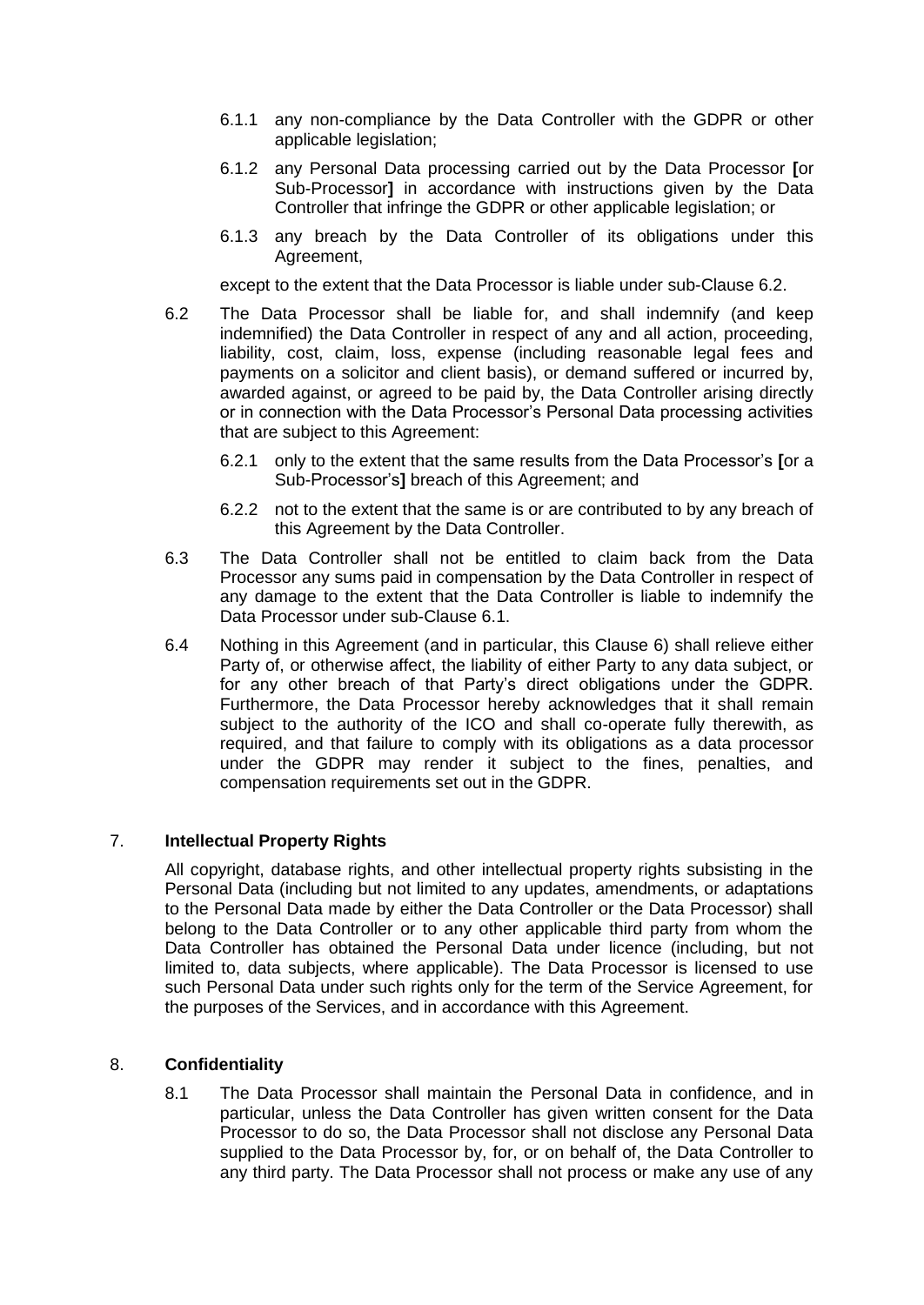Personal Data supplied to it by the Data Controller otherwise than in connection with the provision of the Services to the Data Controller.

- 8.2 The Data Processor shall ensure that all personnel who are to access and/or process any of the Personal Data are contractually obliged to keep the Personal Data confidential.
- 8.3 The obligations set out in in this Clause 9 shall continue for a period of 3 months after the cessation of the provision of Services by the Data Processor to the Data Controller.
- 8.4 Nothing in this Agreement shall prevent either Party from complying with any requirement to disclose Personal Data where such disclosure is required by law. In such cases, the Party required to disclose shall notify the other Party of the disclosure requirements prior to disclosure, unless such notification is prohibited by law.

#### 9. **Appointment of Sub-Processors**

- 9.1 Data Controller agrees that WHM Global may engage WHM Global Affiliates and third party subprocessors (collectively, "Sub-processors") to process the personal data on WHM Global's behalf. WHM Global shall impose on such Sub-processors data protection terms that protect the Personal data to the same standard provided for by this GDPR Addendum and shall remain liable for any breach of the GDPR Addendum caused by a Sub-processor.
- 9.2 In the event that a Sub-Processor fails to meet its obligations under any Sub-Processing Agreement, the Data Processor shall remain fully liable to the Data Controller for failing to meet its obligations under this Agreement.

#### 10. **Deletion and/or Disposal of Personal Data**

- 10.1 The Data Processor shall, at the written request of the Data Controller, delete (or otherwise dispose of) the Personal Data or return it to the Data Controller in the format(s) reasonably requested by the Data Controller within a reasonable time after the earlier of the following:
	- 10.1.1 the end of the provision of the Services under the Service Agreement; or
	- 10.1.2 the processing of that Personal Data by the Data Processor is no longer required for the performance of the Data Processor's obligations under this Agreement **AND** the Service Agreement.
- 10.2 Following the deletion, disposal, or return of the Personal Data under sub-Clause 11.1, the Data Processor shall delete (or otherwise dispose of) all further copies of the Personal Data that it holds, unless retention of such copies is required by law, in which case the Data Processor shall inform the Data Controller of such requirement(s) in writing.

#### 11. **Law and Jurisdiction**

- 11.1 This Agreement (including any non-contractual matters and obligations arising therefrom or associated therewith) shall be governed by, and construed in accordance with, the laws of England and Wales.
- 11.2 Any dispute, controversy, proceedings or claim between the Parties relating to this Agreement (including any non-contractual matters and obligations arising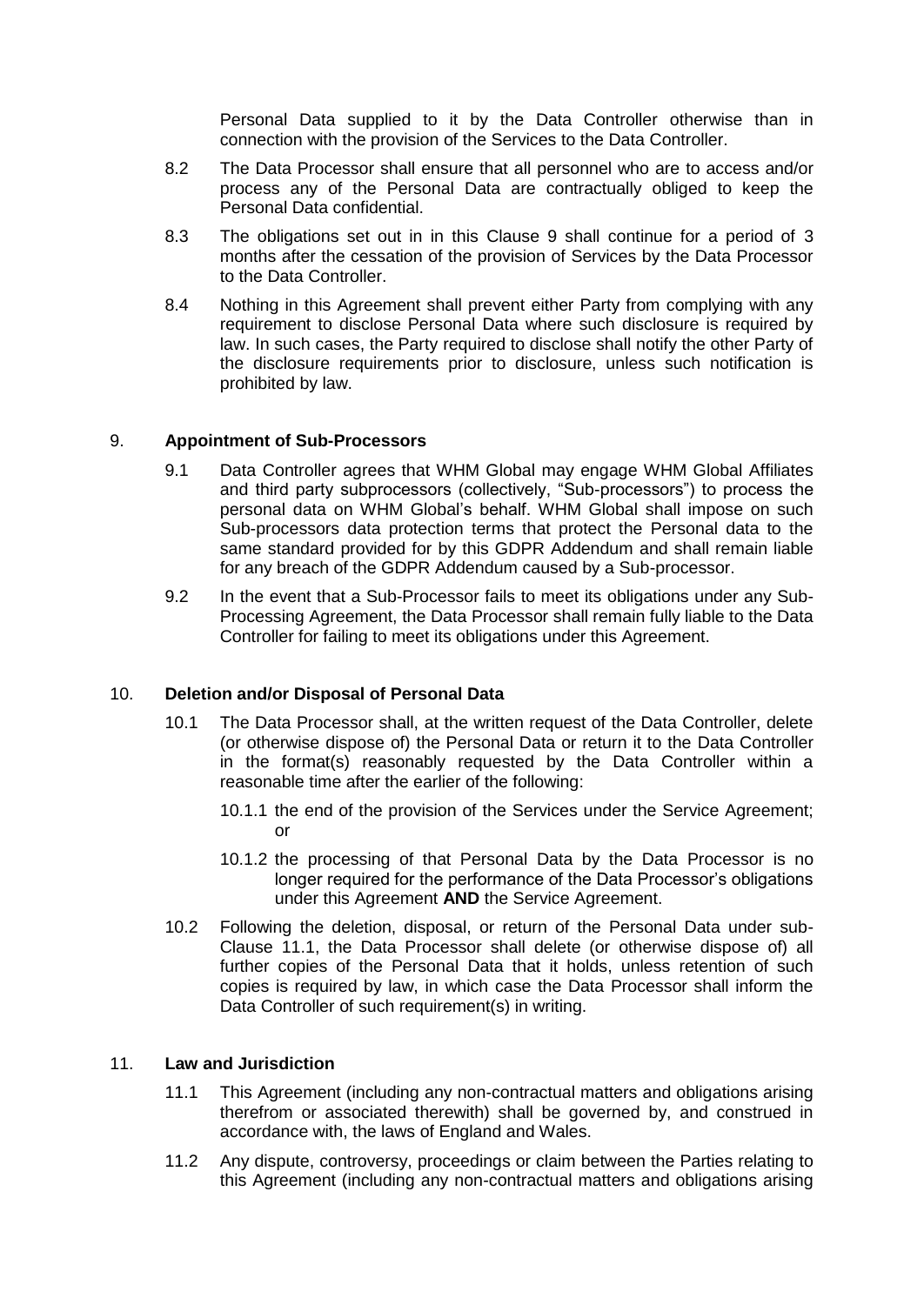therefrom or associated therewith) shall fall within the jurisdiction of the courts of England and Wales.

SIGNED for and on behalf of the Data Controller by:

\_\_\_\_\_\_\_\_\_\_\_\_\_\_\_\_\_\_\_\_\_\_\_\_\_\_\_\_\_\_\_\_\_\_\_\_\_\_\_\_\_\_\_\_\_\_\_\_\_\_ Authorised Signature

Date: \_\_\_\_\_\_\_\_\_\_\_\_\_\_

SIGNED for and on behalf of the Data Processor by:

Kurian Thayil

Kurian Mathew Thayil Chief Systems Officer Authorised Signature

Date: 07–May-2018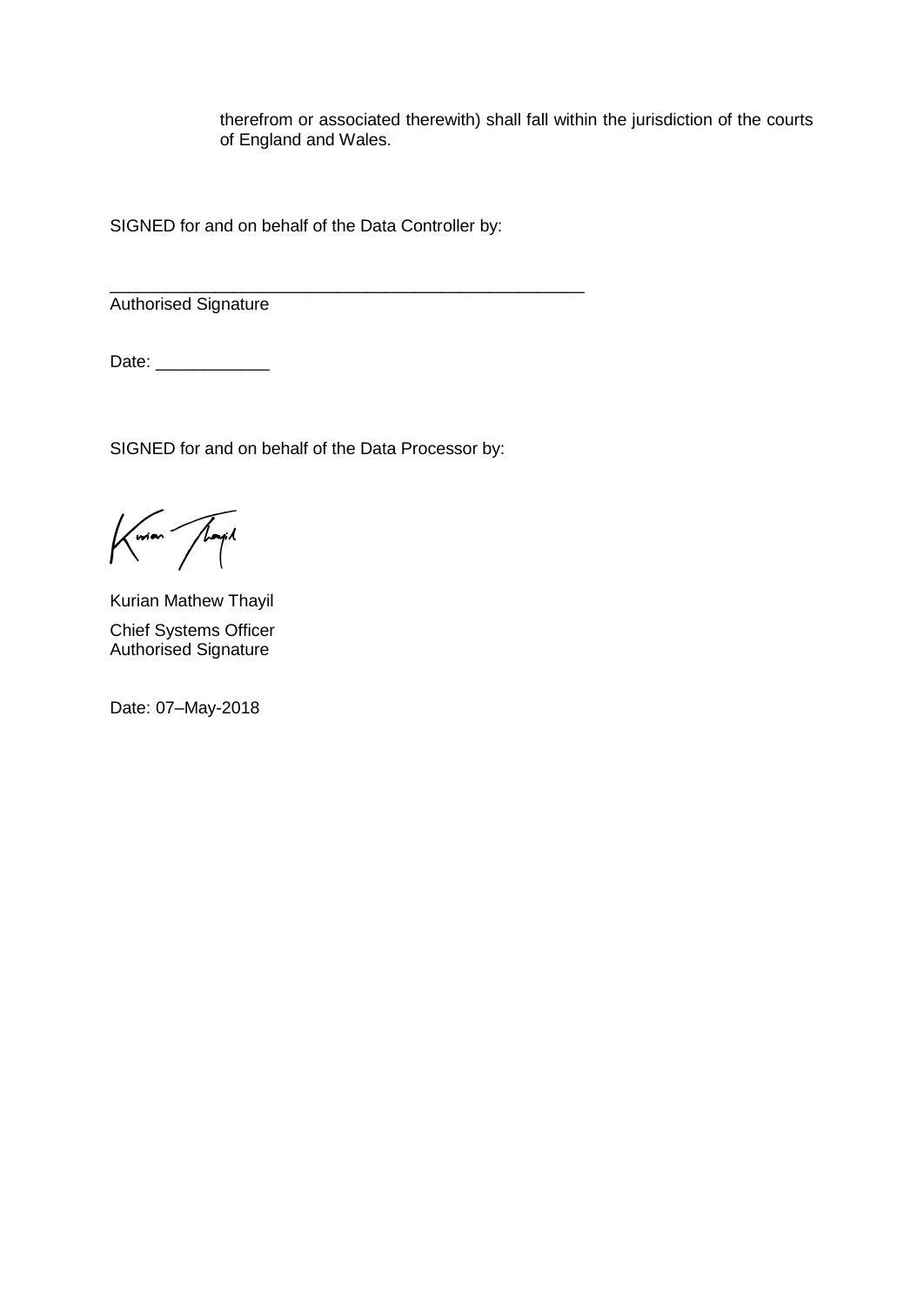#### **SCHEDULE 1**

**Services** GDS Connectivity Rate Comparison Hotel Internet Booking Engine CRM – MSUITE Digital Marketing services- PPC, SEO, Social Media and Email Marketing, Meta Search Marketing, Photography/ stills, Videos Website Design & Maintenance Revenue Management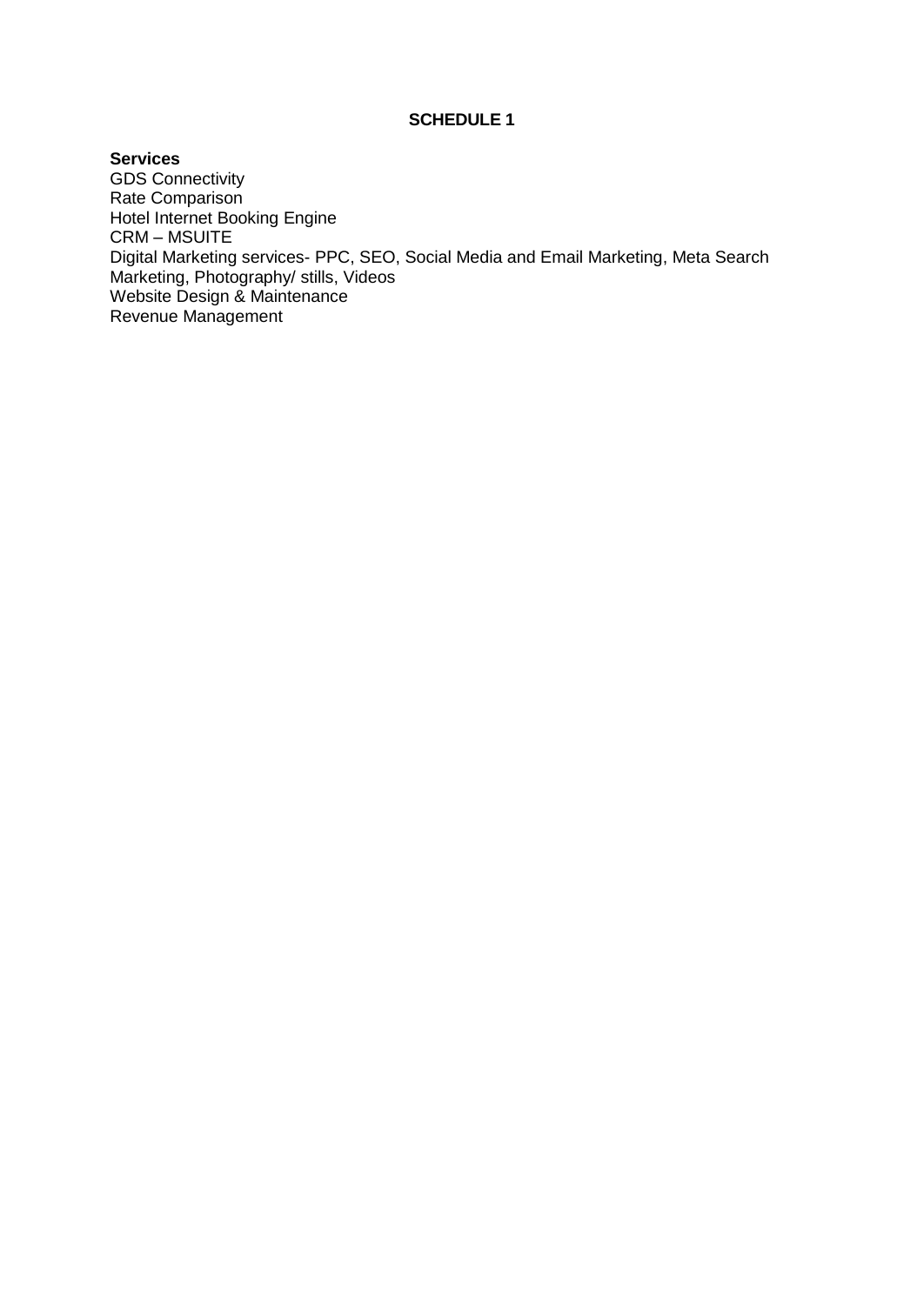# **SCHEDULE 2**

# **Personal Data**

| <b>Type of Personal Data</b>             | <b>Nature of Processing</b><br><b>Carried Out</b>            | <b>Purpose(s) of Processing</b> | <b>Duration of Processing</b> |
|------------------------------------------|--------------------------------------------------------------|---------------------------------|-------------------------------|
| Name, DOB, Email, Address,<br><b>SEX</b> | amend / cancel<br>Create $/$<br>reservation / Record keeping | Booking engine, CRM             | Until advised to delete       |
|                                          |                                                              |                                 |                               |
|                                          |                                                              |                                 |                               |
|                                          |                                                              |                                 |                               |
|                                          |                                                              |                                 |                               |
|                                          |                                                              |                                 |                               |
|                                          |                                                              |                                 |                               |
|                                          |                                                              |                                 |                               |
|                                          |                                                              |                                 |                               |
|                                          |                                                              |                                 |                               |
|                                          |                                                              |                                 |                               |
|                                          |                                                              |                                 |                               |
|                                          |                                                              |                                 |                               |
|                                          |                                                              |                                 |                               |
|                                          |                                                              |                                 |                               |
|                                          |                                                              |                                 |                               |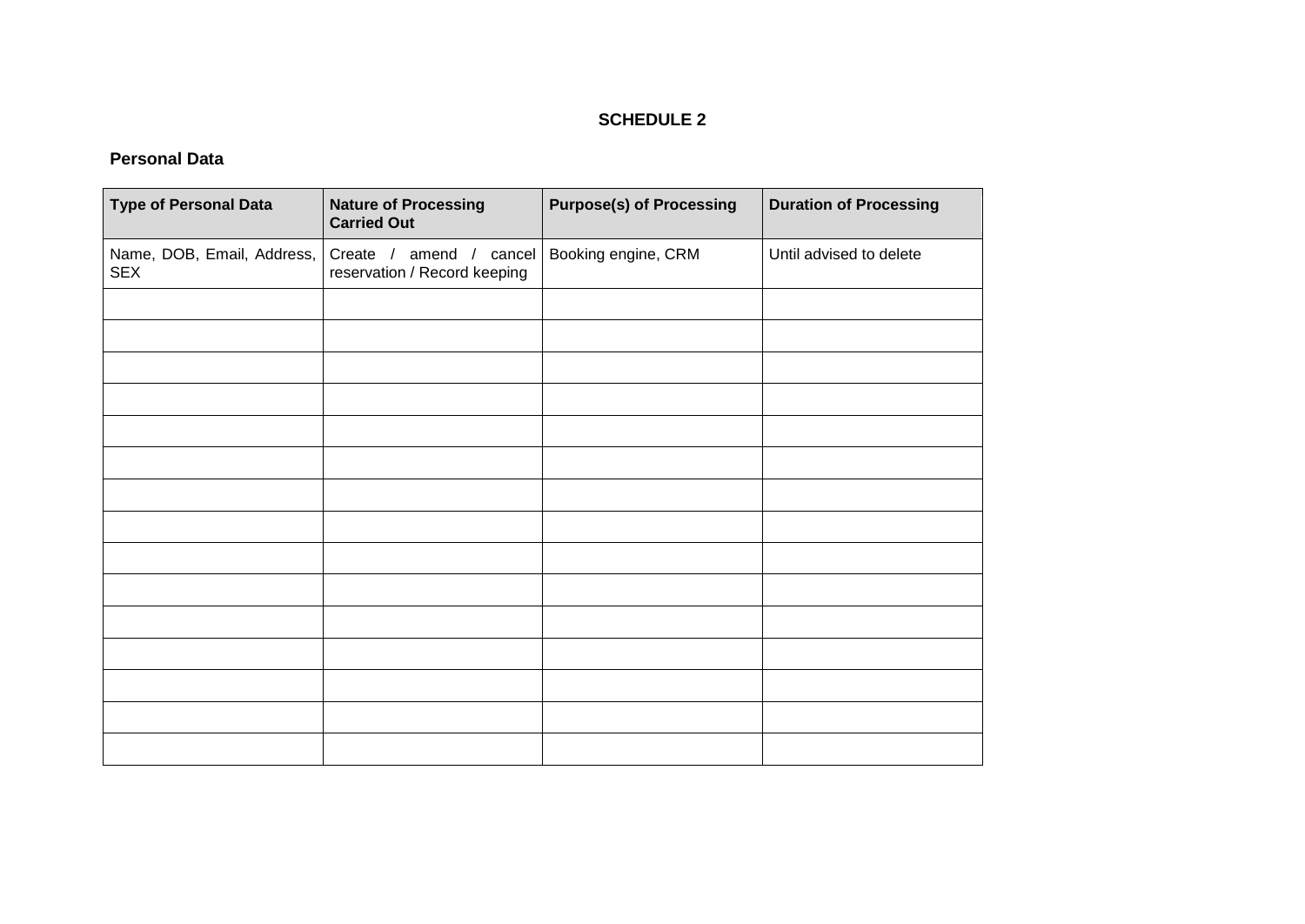#### **SCHEDULE 3**

#### **Technical and Organisational Data Protection Measures**

The following are the technical and organisational data protection measures referred to in Clause 4:

- 1. The Data Processor shall ensure that, in respect of all Personal Data it receives from or processes on behalf of the Data Controller, it maintains security measures to a standard appropriate to:
	- 1.1 the harm that might result from unlawful or unauthorised processing or accidental loss, damage, or destruction of the Personal Data; and
	- 1.2 the nature of the Personal Data.
- 2. In particular, the Data Processor shall:
	- 2.1 have in place, and comply with, a security policy which:
		- 2.1.1 defines security needs based on a risk assessment;
		- 2.1.2 allocates responsibility for implementing the policy to a specific individual or personnel;
		- 2.1.3 is provided to the Data Controller on or before the commencement of this Agreement;
		- 2.1.4 is disseminated to all relevant staff; and
		- 2.1.5 provides a mechanism for feedback and review.
	- 2.2 ensure that appropriate security safeguards and virus protection are in place to protect the hardware and software which is used in processing the Personal Data in accordance with best industry practice;
	- 2.3 prevent unauthorised access to the Personal Data;
	- 2.4 protect the Personal Data using pseudonymisation, where it is practical to do so;
	- 2.5 ensure that its storage of Personal Data conforms with best industry practice such that the media on which Personal Data is recorded (including paper records and records stored electronically) are stored in secure locations and access by personnel to Personal Data is strictly monitored and controlled;
	- 2.6 password protect all computers and other devices on which Personal Data is stored, ensuring that all passwords are secure, and that passwords are not shared under any circumstances;
	- 2.7 take reasonable steps to ensure the reliability of personnel who have access to the Personal Data;
	- 2.8 have in place methods for detecting and dealing with breaches of security (including loss, damage, or destruction of Personal Data) including:
		- 2.8.1 the ability to identify which individuals have worked with specific Personal Data;
		- 2.8.2 having a proper procedure in place for investigating and remedying breaches of the GDPR; and